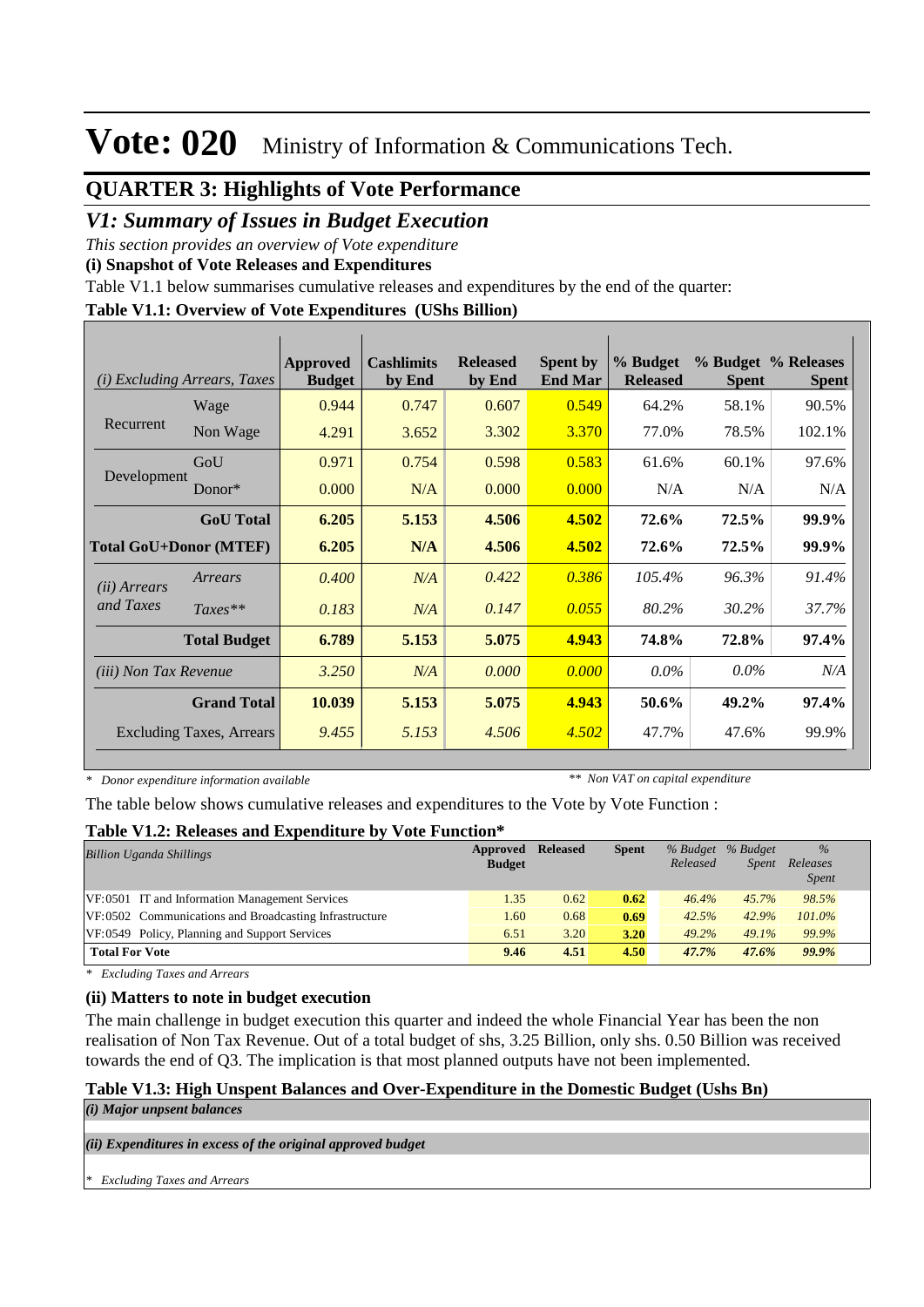## **QUARTER 3: Highlights of Vote Performance** *V2: Performance Highlights*

*This section provides highlights of output performance, focusing on key outputs and actions impelemented to improve section performance.*

#### **Table V2.1: Key Vote Output Indicators and Expenditures\***

| Vote, Vote Function<br>Key Output               | <b>Approved Budget and</b><br><b>Planned outputs</b>                                                                    | <b>Cumulative Expenditure</b><br>and Performance                                                                                        | <b>Status and Reasons for</b><br>any Variation from Plans |
|-------------------------------------------------|-------------------------------------------------------------------------------------------------------------------------|-----------------------------------------------------------------------------------------------------------------------------------------|-----------------------------------------------------------|
|                                                 | <b>Vote Function: 0501 IT and Information Management Services</b>                                                       |                                                                                                                                         |                                                           |
| Output: 050101                                  | <b>Enabling Policies, Laws and Regulations developed</b>                                                                |                                                                                                                                         |                                                           |
| Description of Performance: National ICT Policy | approved<br>National ICT policy<br>disseminated<br>Data Protection and Privacy Bill Consultations on-going<br>developed | The National ICT Policy was<br>approved. It will be<br>disseminated next<br>FY.<br>Draft Data Protection and<br>Privacy Bill developed. | n/a                                                       |
|                                                 | e-Government Framework<br>disseminated                                                                                  | e-Government Framework not<br>disseminated due to inadequate<br>funds                                                                   |                                                           |
|                                                 | A Software innovation and<br>development Policy developed                                                               | TOR for a task team to develop<br>a Software innovation and<br>development Policy constituted.                                          |                                                           |
|                                                 | Implementation plan for the<br>Public Sector Information<br>Management Policy developed                                 | Implementation plan for the<br><b>Public Sector Information</b><br>Management Policy not                                                |                                                           |
|                                                 | Implementation of dot ug<br>ccTLD policy coordinated                                                                    | developed. Policy not yet<br>approved                                                                                                   |                                                           |
|                                                 | <b>Local Content Strategy</b><br>developed                                                                              | Implementation of dot ug<br>ccTLD policy coordinated.<br>Consultative meeting on                                                        |                                                           |
|                                                 | Awareness campaigns on the<br>Cyber Laws and regulations<br>conducted                                                   | Formation of a not-for profit<br>NGO conducted                                                                                          |                                                           |
|                                                 |                                                                                                                         | TOR for a task team to develop<br>the Local Content Strategy<br>constituted. Strategy not yet<br>developed due to lack of funds         |                                                           |
|                                                 |                                                                                                                         | Awareness campaigns on the<br>Cyber Laws and regulations not<br>conducted, planned for Q4                                               |                                                           |
| Performance Indicators:                         |                                                                                                                         |                                                                                                                                         |                                                           |
| No. of dissemination<br>activities carried out  | 3                                                                                                                       | 2                                                                                                                                       |                                                           |
| Status of data protection and<br>privacy policy | 7                                                                                                                       | 3                                                                                                                                       |                                                           |
| <b>Output Cost:</b>                             | UShs Bn:<br>1.006                                                                                                       | UShs Bn:                                                                                                                                | 39.9%<br>0.402 % Budget Spent:                            |
| Output: 050102                                  | E-government services provided<br>Description of Performance: e-government transformation<br>policy implemented         | Technical guidance provided to n/a<br>6 MDAS and 3 LGs                                                                                  |                                                           |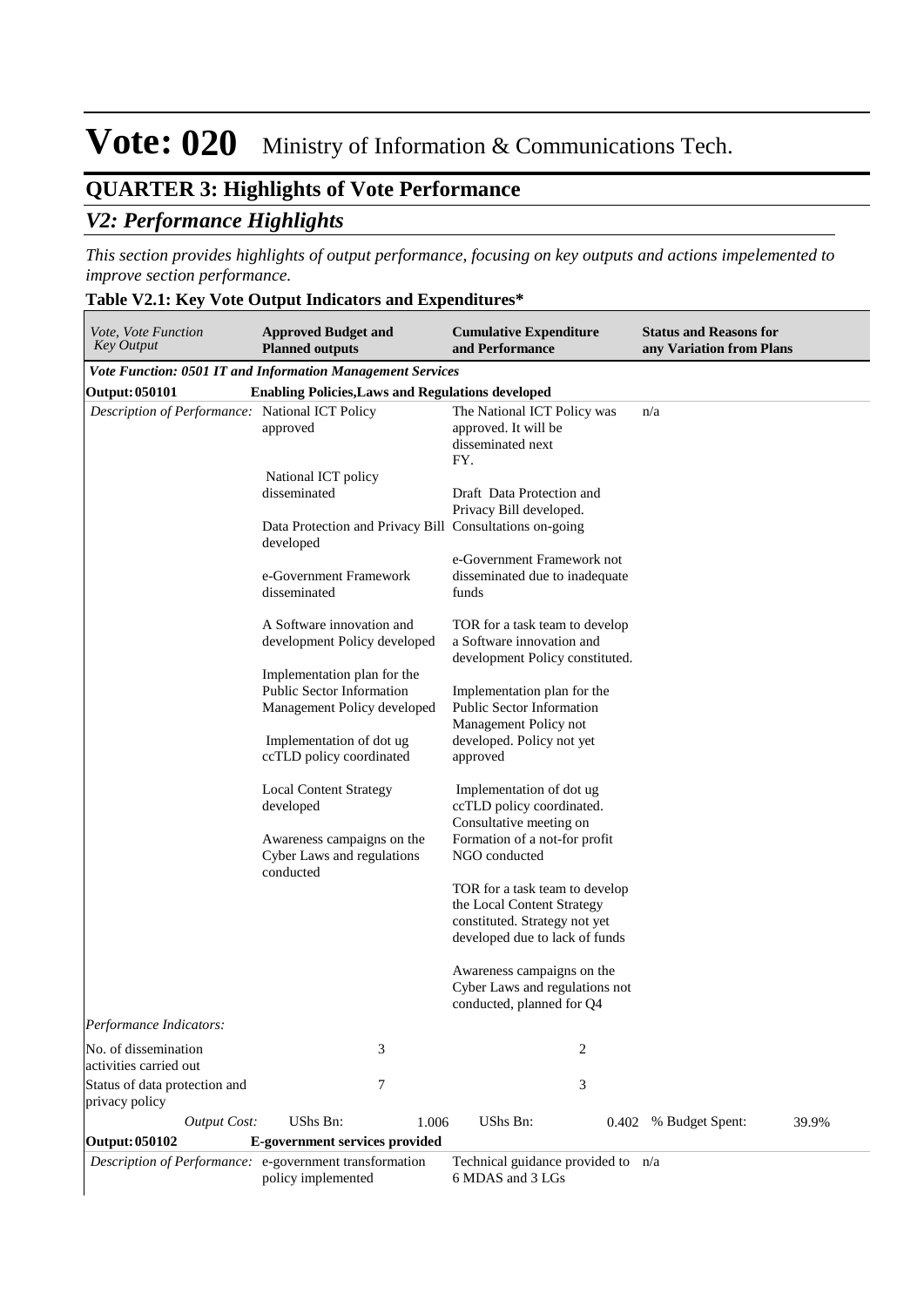## **QUARTER 3: Highlights of Vote Performance**

| Vote, Vote Function<br><b>Key Output</b>                            | <b>Approved Budget and</b><br><b>Planned outputs</b>                                                                                                                                         | <b>Cumulative Expenditure</b><br>and Performance                                                                                                                                                                                                                                       | <b>Status and Reasons for</b><br>any Variation from Plans |
|---------------------------------------------------------------------|----------------------------------------------------------------------------------------------------------------------------------------------------------------------------------------------|----------------------------------------------------------------------------------------------------------------------------------------------------------------------------------------------------------------------------------------------------------------------------------------|-----------------------------------------------------------|
|                                                                     | Technical guidance provided to<br>10 MDAS and 5 LGs                                                                                                                                          |                                                                                                                                                                                                                                                                                        |                                                           |
| Performance Indicators:                                             |                                                                                                                                                                                              |                                                                                                                                                                                                                                                                                        |                                                           |
| No. of techinical activity<br>reports produced                      | 4                                                                                                                                                                                            | 3                                                                                                                                                                                                                                                                                      |                                                           |
| No. of monitoring activities<br>undertaken                          | 4                                                                                                                                                                                            | 3                                                                                                                                                                                                                                                                                      |                                                           |
| <b>Output Cost:</b>                                                 | UShs Bn:<br>0.177                                                                                                                                                                            | UShs Bn:<br>0.108                                                                                                                                                                                                                                                                      | 60.9%<br>% Budget Spent:                                  |
| Output: 050103                                                      | <b>BPO</b> industry promoted                                                                                                                                                                 |                                                                                                                                                                                                                                                                                        |                                                           |
|                                                                     | Description of Performance: Implementation of IT enabled<br>services and BPO activities<br>monitored                                                                                         | Three monitoring visits to BPOs n/a<br>conducted. One ineach quarter.                                                                                                                                                                                                                  |                                                           |
| <b>Output Cost:</b>                                                 | UShs Bn:<br>0.055                                                                                                                                                                            | UShs Bn:                                                                                                                                                                                                                                                                               | 68.1%<br>0.037 % Budget Spent:                            |
| Output: 050104                                                      | Hardware and software development industry promoted                                                                                                                                          |                                                                                                                                                                                                                                                                                        |                                                           |
| Description of Performance: Create 2 partnerships with              | leading companies in the<br>software and hardware industry<br>to set up centers in Uganda                                                                                                    | Two exploratory engagements<br>with leading software and<br>hardware manufactures held -<br>Coseke on digitization of<br>records and the alliance of<br>Hardware Manufactures (Dell,<br>HP, Phillips, Microsoft, and<br>East Africa Compliance<br>Recycling) on e-waste<br>management. | n/a                                                       |
| Performance Indicators:                                             |                                                                                                                                                                                              |                                                                                                                                                                                                                                                                                        |                                                           |
| No. of software and<br>hardware promotion<br>initiatives undertaken | 2                                                                                                                                                                                            | 2                                                                                                                                                                                                                                                                                      |                                                           |
| No. of MDAs & LGs<br>supported                                      | 15                                                                                                                                                                                           | 10                                                                                                                                                                                                                                                                                     |                                                           |
| <b>Output Cost:</b>                                                 | UShs Bn:<br>0.062                                                                                                                                                                            | UShs Bn:<br>0.039                                                                                                                                                                                                                                                                      | % Budget Spent:<br>62.4%                                  |
| Output: 050105                                                      | Human Resource Base for IT developed                                                                                                                                                         |                                                                                                                                                                                                                                                                                        |                                                           |
| Description of Performance: 4 monitoring visits to Pan              | African e-Network sites<br>conducted                                                                                                                                                         | Three monitoring visits to Pan<br>African e-Network sites<br>conducted                                                                                                                                                                                                                 | n/a                                                       |
| <b>Output Cost:</b>                                                 | UShs Bn:<br>0.047                                                                                                                                                                            | UShs Bn:                                                                                                                                                                                                                                                                               | 64.1%<br>0.030 % Budget Spent:                            |
| <b>Vote Function Cost</b>                                           | <b>UShs Bn:</b>                                                                                                                                                                              | 1.347 UShs Bn:                                                                                                                                                                                                                                                                         | 0.616 % Budget Spent:<br>45.7%                            |
|                                                                     | Vote Function: 0502 Communications and Broadcasting Infrastructure                                                                                                                           |                                                                                                                                                                                                                                                                                        |                                                           |
| <b>Output: 050201</b>                                               | Policies, Laws and regulations developed                                                                                                                                                     |                                                                                                                                                                                                                                                                                        |                                                           |
|                                                                     | Description of Performance: Spectrum Management Policy<br>developed<br>Communication Infrastructure<br>Management Policy developed<br>National Post code Addressing<br><b>Bill</b> developed | A consultant has been engaged<br>to make a study on the current<br>utilization of spectrum in<br>Uganda and make<br>improvements on utilization as<br>a basis to develop the Spectrum<br><b>Management Policy</b>                                                                      | n/a                                                       |
|                                                                     | National Broadband strategy<br>developed                                                                                                                                                     | National Post code Addressing<br>Bill not developed. A policy is                                                                                                                                                                                                                       |                                                           |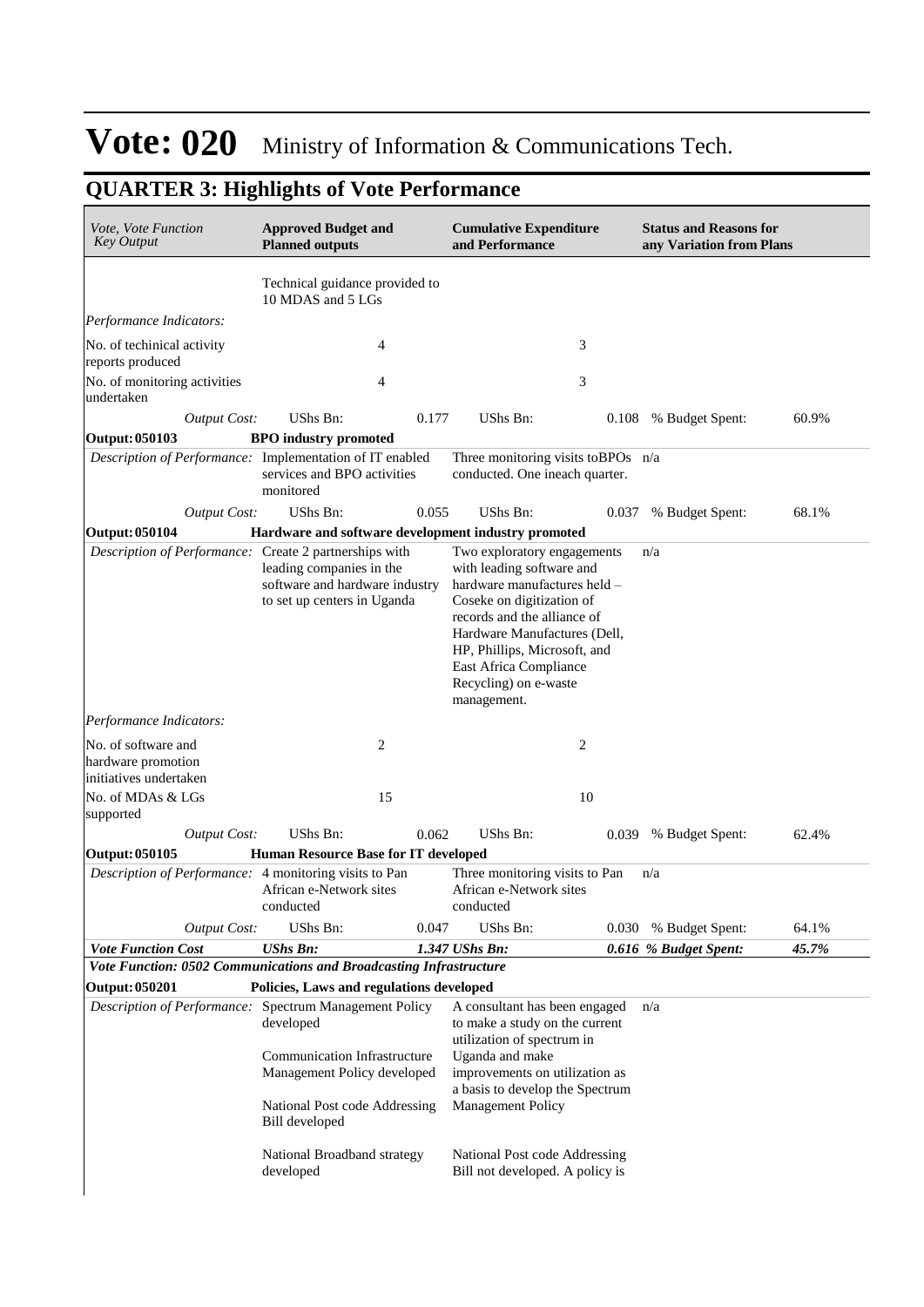## **QUARTER 3: Highlights of Vote Performance**

| Vote, Vote Function<br><b>Key Output</b>                            | <b>Approved Budget and</b><br><b>Planned outputs</b>                                                                             |       | <b>Cumulative Expenditure</b><br>and Performance                                                                                                      |       | <b>Status and Reasons for</b><br>any Variation from Plans |       |
|---------------------------------------------------------------------|----------------------------------------------------------------------------------------------------------------------------------|-------|-------------------------------------------------------------------------------------------------------------------------------------------------------|-------|-----------------------------------------------------------|-------|
|                                                                     |                                                                                                                                  |       | to be developed instead<br>First draft of the National                                                                                                |       |                                                           |       |
|                                                                     |                                                                                                                                  |       | Broadband strategy developed.<br>Consultations are on-going.                                                                                          |       |                                                           |       |
| <b>Output Cost:</b>                                                 | UShs Bn:                                                                                                                         | 1.261 | UShs Bn:                                                                                                                                              | 0.524 | % Budget Spent:                                           | 41.6% |
| <b>Output: 050202</b>                                               | Sub-sector monitored and promoted                                                                                                |       |                                                                                                                                                       |       |                                                           |       |
| Description of Performance:                                         | 4 Quarterly monitoring trips<br>carried out on the Broadcasting<br>Subsector (4 reports in place)                                |       | Three Quarterly monitoring<br>visits carried out                                                                                                      |       | n/a                                                       |       |
| Performance Indicators:                                             |                                                                                                                                  |       |                                                                                                                                                       |       |                                                           |       |
| No. of monitoring and<br>evaluation activities carried<br>conducted | 4                                                                                                                                |       | 3                                                                                                                                                     |       |                                                           |       |
| <b>Output Cost:</b>                                                 | UShs Bn:                                                                                                                         | 0.180 | UShs Bn:                                                                                                                                              | 0.085 | % Budget Spent:                                           | 47.0% |
| Output: 050203                                                      | <b>Logistical Support to ICT infrastructure</b>                                                                                  |       |                                                                                                                                                       |       |                                                           |       |
| Description of Performance: Two Technical support                   | activities conducted on<br>analogue to digital migration<br>and reports in place<br>Five MDAs provided with<br>technical support |       | Technical support provided to<br>UBC and UCC on Analogue to<br>Digital Migration for the<br>establishment of a Signal<br>Distribution entity (Signet) |       | n/a                                                       |       |
| Performance Indicators:                                             |                                                                                                                                  |       |                                                                                                                                                       |       |                                                           |       |
| No. of MDAs supported                                               | 5                                                                                                                                |       | 4                                                                                                                                                     |       |                                                           |       |
| <b>Output Cost:</b>                                                 | UShs Bn:                                                                                                                         | 0.155 | UShs Bn:                                                                                                                                              | 0.076 | % Budget Spent:                                           | 49.2% |
| <b>Vote Function Cost</b>                                           | <b>UShs Bn:</b>                                                                                                                  |       | 1.596 UShs Bn:                                                                                                                                        |       | 0.685 % Budget Spent:                                     | 42.9% |
| Vote Function: 0549 Policy, Planning and Support Services           |                                                                                                                                  |       |                                                                                                                                                       |       |                                                           |       |
| <b>Vote Function Cost</b>                                           | <b>UShs Bn:</b>                                                                                                                  |       | 6.513 UShs Bn:                                                                                                                                        |       | 3.201 % Budget Spent:                                     | 49.1% |
| <b>Cost of Vote Services:</b>                                       | $UShs Bn$ :                                                                                                                      |       | $9.455$ UShs Bn:                                                                                                                                      |       | <b>4.502</b> % Budget Spent:                              | 47.6% |

*\* Excluding Taxes and Arrears*

### **Table V2.2: Implementing Actions to Improve Vote Performance**

| <b>Planned Actions:</b>                                                                                                                                                                                                                                                                                                                                                                                                                                                       | <b>Actual Actions:</b>                                                         | <b>Reasons for Variation</b> |  |  |  |  |  |
|-------------------------------------------------------------------------------------------------------------------------------------------------------------------------------------------------------------------------------------------------------------------------------------------------------------------------------------------------------------------------------------------------------------------------------------------------------------------------------|--------------------------------------------------------------------------------|------------------------------|--|--|--|--|--|
|                                                                                                                                                                                                                                                                                                                                                                                                                                                                               | Not planned this quarter<br>n/a<br>n/a<br>conducted                            |                              |  |  |  |  |  |
| Vote: 020 Ministry of Information & Communications Tech.<br>Vote Function: 0502 Communications and Broadcasting Infrastructure<br>Vote Function: 0549 Policy, Planning and Support Services<br>Carry out a survey on the status of ICT in Survey on the status of ICT in MDAs<br>Vote: 020 Ministry of Information & Communications Tech.<br>Vote Function: 0549 Policy, Planning and Support Services<br>Promote the local content on the<br>Not planned this quarter<br>n/a |                                                                                |                              |  |  |  |  |  |
| Implement the ICT strategy and<br>investment plan                                                                                                                                                                                                                                                                                                                                                                                                                             |                                                                                |                              |  |  |  |  |  |
|                                                                                                                                                                                                                                                                                                                                                                                                                                                                               |                                                                                |                              |  |  |  |  |  |
| the country                                                                                                                                                                                                                                                                                                                                                                                                                                                                   |                                                                                |                              |  |  |  |  |  |
|                                                                                                                                                                                                                                                                                                                                                                                                                                                                               |                                                                                |                              |  |  |  |  |  |
|                                                                                                                                                                                                                                                                                                                                                                                                                                                                               |                                                                                |                              |  |  |  |  |  |
| manufacturing of the demanded ICT<br>Materials                                                                                                                                                                                                                                                                                                                                                                                                                                |                                                                                |                              |  |  |  |  |  |
| Development of the Sector Strategy and<br><b>Investment Plan</b>                                                                                                                                                                                                                                                                                                                                                                                                              | The Sector Strategic Investment Plan<br>was developed and submitted to Cabinet | n/a                          |  |  |  |  |  |

None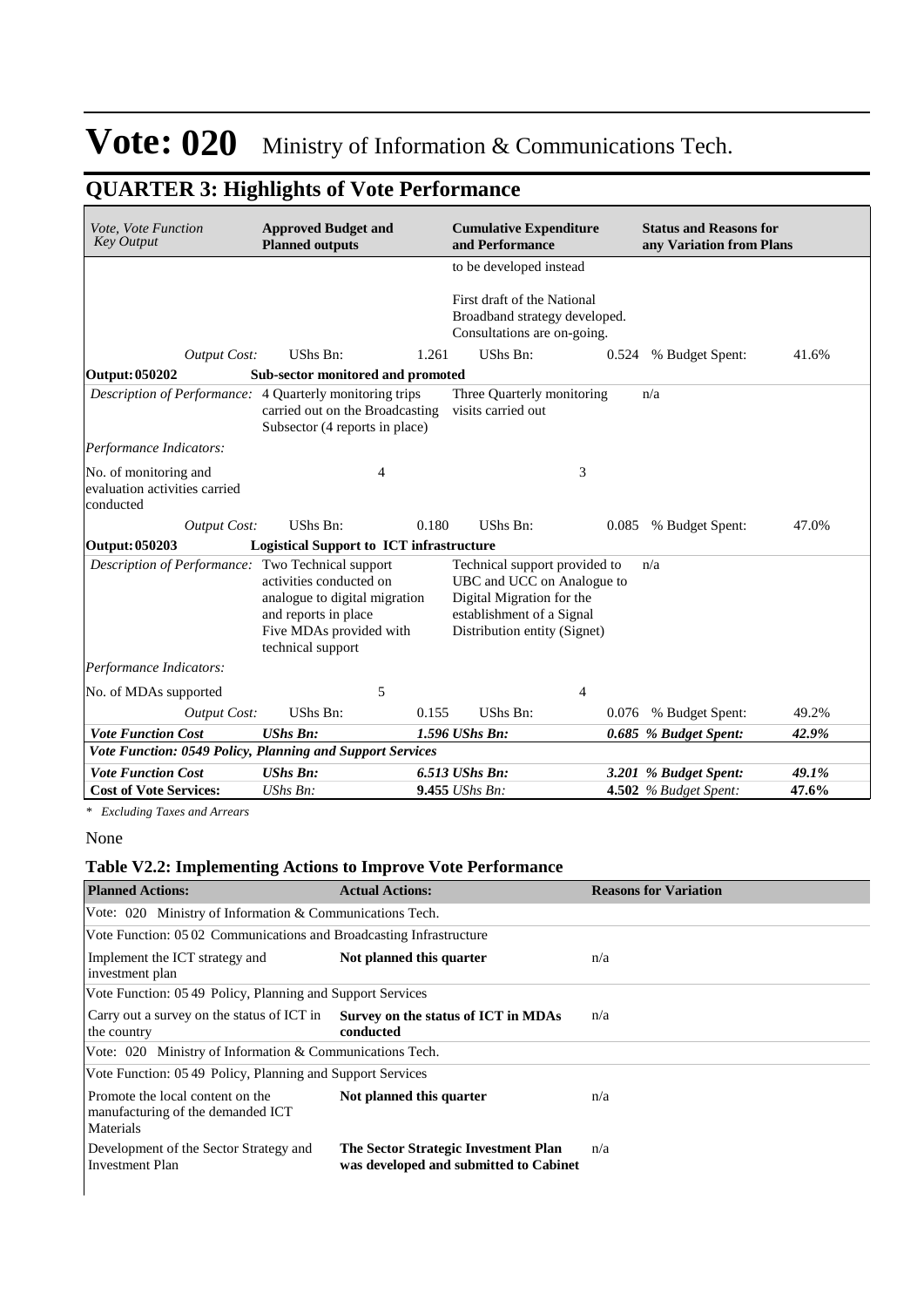| of changers of the maginal of your functional                                                                                                           |                            |                              |
|---------------------------------------------------------------------------------------------------------------------------------------------------------|----------------------------|------------------------------|
| <b>Planned Actions:</b>                                                                                                                                 | <b>Actual Actions:</b>     | <b>Reasons for Variation</b> |
| Vote: 020 Ministry of Information & Communications Tech.                                                                                                |                            |                              |
| Vote Function: 05 01 IT and Information Management Services                                                                                             |                            |                              |
| Implement the ICT policy                                                                                                                                | Not applicale this quarter | n/a                          |
| Set up the Units;<br>Build Capacity for ICT personnel across<br>government;<br>Provide technical support supervision.                                   | Not applicale this quarter | n/a                          |
| Promotion of IT services;                                                                                                                               | Not applicale this quarter | n/a                          |
| Implement the IPV6 migration strategy;                                                                                                                  |                            |                              |
| Promotion of e-government services;                                                                                                                     |                            |                              |
| Set up a testbed for IPV6;                                                                                                                              |                            |                              |
| Continue with monitoring and providing<br>technical support s to e- projects.                                                                           |                            |                              |
| Vote Function: 0502 Communications and Broadcasting Infrastructure                                                                                      |                            |                              |
| Scale up strategies in conjuction with line<br>ministries and the private sector to create<br>synergy for increased investment in ICT<br>Infrastructure | Not planned this quarter   | n/a                          |

### **QUARTER 3: Highlights of Vote Performance**

### *V3: Details of Releases and Expenditure*

*This section provides a comprehensive summary of the outputs delivered by the Vote and further details of Vote expenditures by Vote Function and Expenditure Item.*

### **Table V3.1: GoU Releases and Expenditure by Output\***

| <b>Billion Uganda Shillings</b>                                  | Approved      | <b>Released</b> | <b>Spent</b> | $%$ GoU                   | $%$ GoU                | $%$ GoU                  |
|------------------------------------------------------------------|---------------|-----------------|--------------|---------------------------|------------------------|--------------------------|
|                                                                  | <b>Budget</b> |                 |              | <b>Budget</b><br>Released | <b>Budget</b><br>Spent | Releases<br><i>Spent</i> |
| VF:0501 IT and Information Management Services                   | 0.87          | 0.62            | 0.62         | 72.2%                     | 71.1%                  | 98.5%                    |
|                                                                  |               |                 |              |                           |                        |                          |
| Class: Outputs Provided                                          | 0.87          | 0.62            | 0.62         | 72.2%                     | 71.1%                  | 98.5%                    |
| 050101 Enabling Policies, Laws and Regulations developed         | 0.60          | 0.43            | 0.40         | 71.8%                     | 67.4%                  | 94.0%                    |
| 050102 E-government services provided                            | 0.15          | 0.10            | 0.11         | 63.5%                     | 71.8%                  | 113.2%                   |
| 050103 BPO industry promoted                                     | 0.04          | 0.04            | 0.04         | 93.5%                     | 93.7%                  | 100.2%                   |
| 050104 Hardware and software development industry promoted       | 0.05          | 0.03            | 0.04         | 77.8%                     | 86.0%                  | 110.7%                   |
| 050105 Human Resource Base for IT developed                      | 0.04          | 0.03            | 0.03         | 85.1%                     | 86.0%                  | 101.1%                   |
| VF:0502 Communications and Broadcasting Infrastructure           | 0.90          | 0.68            | 0.69         | 75.4%                     | 76.1%                  | 101.0%                   |
| Class: Outputs Provided                                          | 0.90          | 0.68            | 0.69         | 75.4%                     | 76.1%                  | 101.0%                   |
| 050201 Policies, Laws and regulations developed                  | 0.71          | 0.52            | 0.52         | 73.0%                     | 73.8%                  | 101.1%                   |
| 050202 Sub-sector monitored and promoted                         | 0.10          | 0.08            | 0.08         | 83.7%                     | 84.6%                  | 101.2%                   |
| 050203 Logistical Support to ICT infrastructure                  | 0.09          | 0.08            | 0.08         | 84.6%                     | 84.8%                  | 100.2%                   |
| VF:0549 Policy, Planning and Support Services                    | 4.44          | 3.20            | 3.20         | 72.1%                     | 72.1%                  | 99.9%                    |
| Class: Outputs Provided                                          | 4.16          | 3.03            | 3.05         | 72.9%                     | 73.3%                  | 100.5%                   |
| 054901 Policy, consultation, planning and monitoring services    | 0.37          | 0.30            | 0.31         | 80.8%                     | 81.6%                  | 101.0%                   |
| 054902 Ministry Support Services (Finance and Administration)    | 3.69          | 2.67            | 2.67         | 72.4%                     | 72.4%                  | 100.0%                   |
| 054903 Ministerial and Top Management Services                   | 0.10          | 0.06            | 0.07         | 63.3%                     | 75.6%                  | 119.4%                   |
| Class: Capital Purchases                                         | 0.28          | 0.17            | 0.15         | 60.5%                     | 54.7%                  | 90.3%                    |
| 054976 Purchase of Office and ICT Equipment, including Software  | 0.14          | 0.10            | 0.09         | 69.0%                     | 61.1%                  | 88.7%                    |
| 054978 Purchase of Office and Residential Furniture and Fittings | 0.14          | 0.07            | 0.07         | 51.8%                     | 47.9%                  | 92.5%                    |
| <b>Total For Vote</b>                                            | 6.21          | 4.51            | 4.50         | 72.6%                     | 72.5%                  | 99.9%                    |

*\* Excluding Taxes and Arrears*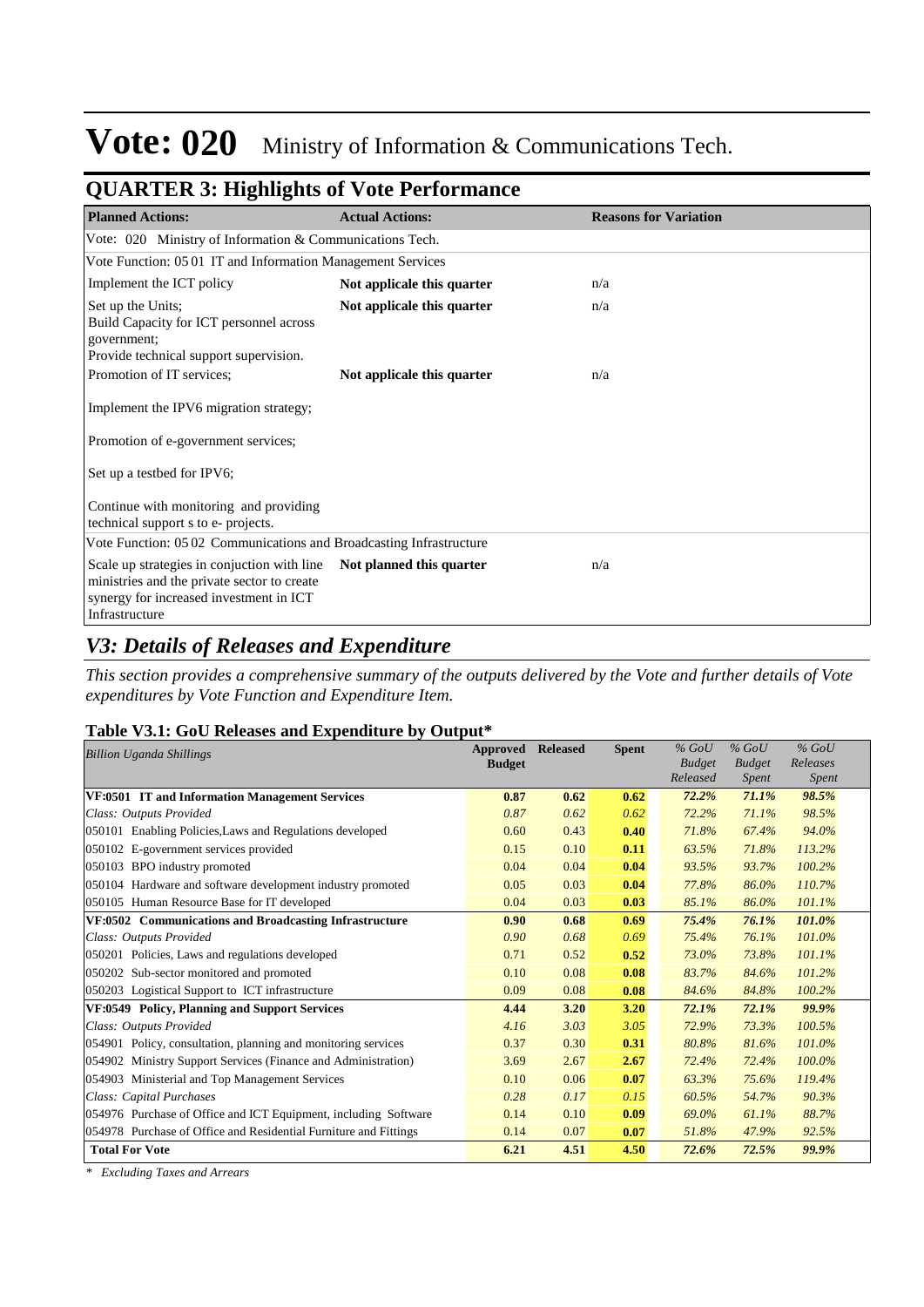## **QUARTER 3: Highlights of Vote Performance**

**Table V3.2: 2014/15 GoU Expenditure by Item**

| <b>Billion Uganda Shillings</b>                         | <b>Approved</b><br><b>Budget</b> | <b>Releases</b> | <b>Expend-</b><br>iture | % Budged<br><b>Released</b> | % Budget<br><b>Spent</b> | %Releases<br><b>Spent</b> |
|---------------------------------------------------------|----------------------------------|-----------------|-------------------------|-----------------------------|--------------------------|---------------------------|
| <b>Output Class: Outputs Provided</b>                   | 5.93                             | 4.34            | 4.35                    | 73.2%                       | 73.4%                    | 100.3%                    |
| 211101 General Staff Salaries                           | 0.94                             | 0.61            | 0.55                    | 64.2%                       | 58.1%                    | 90.5%                     |
| 211103 Allowances                                       | 0.28                             | 0.23            | 0.23                    | 83.4%                       | 83.7%                    | 100.4%                    |
| 212102 Pension for General Civil Service                | 0.00                             | 0.00            | 0.00                    | N/A                         | N/A                      | N/A                       |
| 213001 Medical expenses (To employees)                  | 0.01                             | 0.01            | 0.01                    | 85.4%                       | 86.0%                    | 100.7%                    |
| 213002 Incapacity, death benefits and funeral expenses  | 0.00                             | 0.00            | 0.00                    | 84.0%                       | 84.0%                    | 100.0%                    |
| 213004 Gratuity Expenses                                | 0.00                             | 0.00            | 0.00                    | N/A                         | N/A                      | N/A                       |
| 221001 Advertising and Public Relations                 | 0.06                             | 0.03            | 0.03                    | 54.4%                       | 59.6%                    | 109.6%                    |
| 221002 Workshops and Seminars                           | 0.15                             | 0.11            | 0.11                    | 76.2%                       | 76.5%                    | 100.5%                    |
| 221003 Staff Training                                   | 0.34                             | 0.21            | 0.22                    | 64.1%                       | 65.7%                    | 102.5%                    |
| 221005 Hire of Venue (chairs, projector, etc)           | 0.00                             | 0.00            | 0.00                    | 85.5%                       | 86.0%                    | 100.6%                    |
| 221007 Books, Periodicals & Newspapers                  | 0.05                             | 0.03            | 0.03                    | 71.1%                       | 71.5%                    | 100.6%                    |
| 221008 Computer supplies and Information Technology (IT | 0.19                             | 0.15            | 0.15                    | 74.9%                       | 79.1%                    | 105.5%                    |
| 221009 Welfare and Entertainment                        | 0.05                             | 0.03            | 0.04                    | 72.4%                       | 76.6%                    | 105.8%                    |
| 221011 Printing, Stationery, Photocopying and Binding   | 0.09                             | 0.06            | 0.06                    | 67.1%                       | 69.4%                    | 103.4%                    |
| 221012 Small Office Equipment                           | 0.01                             | 0.01            | 0.01                    | 76.2%                       | 76.7%                    | 100.6%                    |
| 221016 IFMS Recurrent costs                             | 0.00                             | 0.00            | 0.00                    | 59.0%                       | 59.0%                    | 100.0%                    |
| 221017 Subscriptions                                    | 0.03                             | 0.02            | 0.02                    | 84.3%                       | 84.3%                    | 100.0%                    |
| 221020 IPPS Recurrent Costs                             | 0.03                             | 0.02            | 0.02                    | 86.0%                       | 86.0%                    | 100.0%                    |
| 222001 Telecommunications                               | 0.05                             | 0.03            | 0.03                    | 72.5%                       | 72.5%                    | 100.0%                    |
| 222002 Postage and Courier                              | 0.00                             | 0.00            | 0.00                    | 86.0%                       | 86.0%                    | 100.0%                    |
| 222003 Information and communications technology (ICT)  | 0.24                             | 0.19            | 0.19                    | 79.6%                       | 80.5%                    | 101.1%                    |
| 223004 Guard and Security services                      | 0.07                             | 0.06            | 0.06                    | 84.7%                       | 84.7%                    | 100.0%                    |
| 223005 Electricity                                      | 0.02                             | 0.01            | 0.01                    | 38.5%                       | 38.5%                    | 100.0%                    |
| 223006 Water                                            | 0.01                             | 0.01            | 0.01                    | 57.3%                       | 62.3%                    | 108.7%                    |
| 223901 Rent – (Produced Assets) to other govt. units    | 1.84                             | 1.38            | 1.38                    | 75.0%                       | 75.0%                    | 100.0%                    |
| 224004 Cleaning and Sanitation                          | 0.06                             | 0.05            | 0.05                    | 75.8%                       | 75.8%                    | 99.9%                     |
| 225001 Consultancy Services- Short term                 | 0.34                             | 0.27            | 0.28                    | 77.6%                       | 80.9%                    | 104.3%                    |
| 225002 Consultancy Services-Long-term                   | 0.30                             | 0.23            | 0.24                    | 76.2%                       | 78.9%                    | 103.6%                    |
| 227001 Travel inland                                    | 0.27                             | 0.22            | 0.22                    | 83.9%                       | 84.5%                    | 100.7%                    |
| 227002 Travel abroad                                    | 0.15                             | 0.09            | 0.10                    | 60.0%                       | 67.8%                    | 112.9%                    |
| 227004 Fuel, Lubricants and Oils                        | 0.22                             | 0.18            | 0.18                    | 82.5%                       | 82.9%                    | 100.5%                    |
| 228002 Maintenance - Vehicles                           | 0.12                             | 0.07            | 0.08                    | 60.6%                       | 70.2%                    | 115.8%                    |
| 228003 Maintenance - Machinery, Equipment & Furniture   | 0.01                             | 0.01            | 0.01                    | 69.7%                       | 69.7%                    | 100.0%                    |
| 228004 Maintenance – Other                              | 0.02                             | 0.01            | 0.01                    | 86.0%                       | 86.0%                    | 100.0%                    |
| <b>Output Class: Capital Purchases</b>                  | 0.46                             | 0.32            | 0.21                    | 68.3%                       | 45.0%                    | 65.9%                     |
| 231005 Machinery and equipment                          | 0.14                             | 0.10            | 0.09                    | 69.0%                       | 61.1%                    | 88.7%                     |
| 231006 Furniture and fittings (Depreciation)            | 0.14                             | 0.07            | 0.07                    | 51.8%                       | 47.9%                    | 92.5%                     |
| 312204 Taxes on Machinery, Furniture & Vehicles         | 0.18                             | 0.15            | 0.06                    | 80.2%                       | 30.2%                    | 37.7%                     |
| <b>Output Class: Arrears</b>                            | 0.40                             | 0.42            | 0.39                    | 105.4%                      | 96.3%                    | 91.4%                     |
| 321605 Domestic arrears (Budgeting)                     | 0.39                             | 0.41            | 0.37                    | 105.6%                      | 96.2%                    | 91.1%                     |
| 321614 Electricity arrears (Budgeting)                  | 0.01                             | 0.01            | 0.01                    | 100.0%                      | 100.0%                   | 100.0%                    |
| <b>Grand Total:</b>                                     | 6.79                             | 5.08            | 4.94                    | 74.8%                       | 72.8%                    | 97.4%                     |
| <b>Total Excluding Taxes and Arrears:</b>               | 6.21                             | 4.51            | 4.50                    | 72.6%                       | 72.5%                    | 99.9%                     |

### **Table V3.3: GoU Releases and Expenditure by Project and Programme\***

| <b>Billion Uganda Shillings</b> | <b>Approved Released</b> | <b>Spent</b> | $%$ GoU  | $%$ GoU                | $%$ GoU      |
|---------------------------------|--------------------------|--------------|----------|------------------------|--------------|
|                                 | <b>Budget</b>            |              |          | Budget Budget Releases |              |
|                                 |                          |              | Released | Spent                  | <i>Spent</i> |
|                                 |                          |              |          |                        |              |